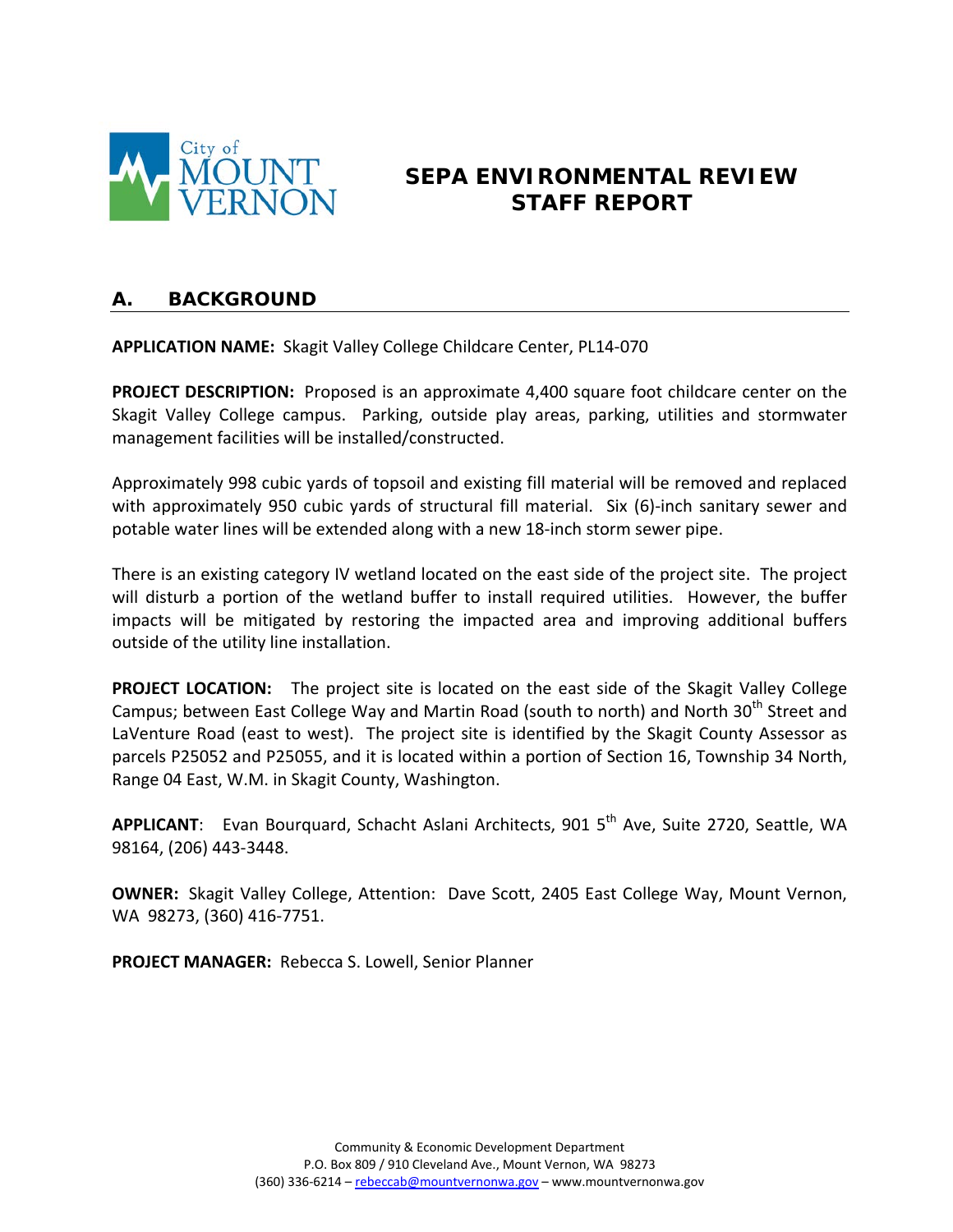## **B. RECOMMENDATION**

Based on analysis of probable impacts from the proposal, the Responsible Official has made the following Environmental Determination:

| <b>DETERMINATION OF</b><br><b>NON-SIGNIFICANCE</b> |  | <b>DETERMINATION OF</b><br><b>NON - SIGNIFICANCE -</b><br><b>MITIGATED.</b>      |
|----------------------------------------------------|--|----------------------------------------------------------------------------------|
| Issue DNS with a 10 day Appeal<br>Period.          |  | Issue DNS-M with a 10 day Appeal<br>Period.                                      |
|                                                    |  | Issue DNS-M with 15 day Comment<br>Period followed by a 10 day Appeal<br>Period. |

# **C. MITIGATION MEASURE**

None required, compliance with Federal, State and local laws will property mitigate this project.

#### **ADVISORY NOTES TO APPLICANT**

The following notes are supplemental information provided in conjunction with the environmental determination. Because these notes are provided as information only, they are not subject to the appeal process for environmental determinations.

## **D. ENVIRONMENTAL IMPACTS**

In compliance with RCW 43.21C. 240, project environmental review addresses only those project impacts that are not adequately addressed under existing development standards and environmental regulations.

#### **1. EARTH**

Impacts: Approximately 998 cubic yards of topsoil and existing fill material will be removed and replaced with approximately 950 cubic yards of structural fill material.

Mitigation Measures: Listed within the applicant's environmental checklist as well as required compliance with the City's existing standards and regulations for erosion control. Construction best management practices will be utilized to minimize erosion and sedimentation. Staff has deemed these standards sufficient to control sedimentation and erosion.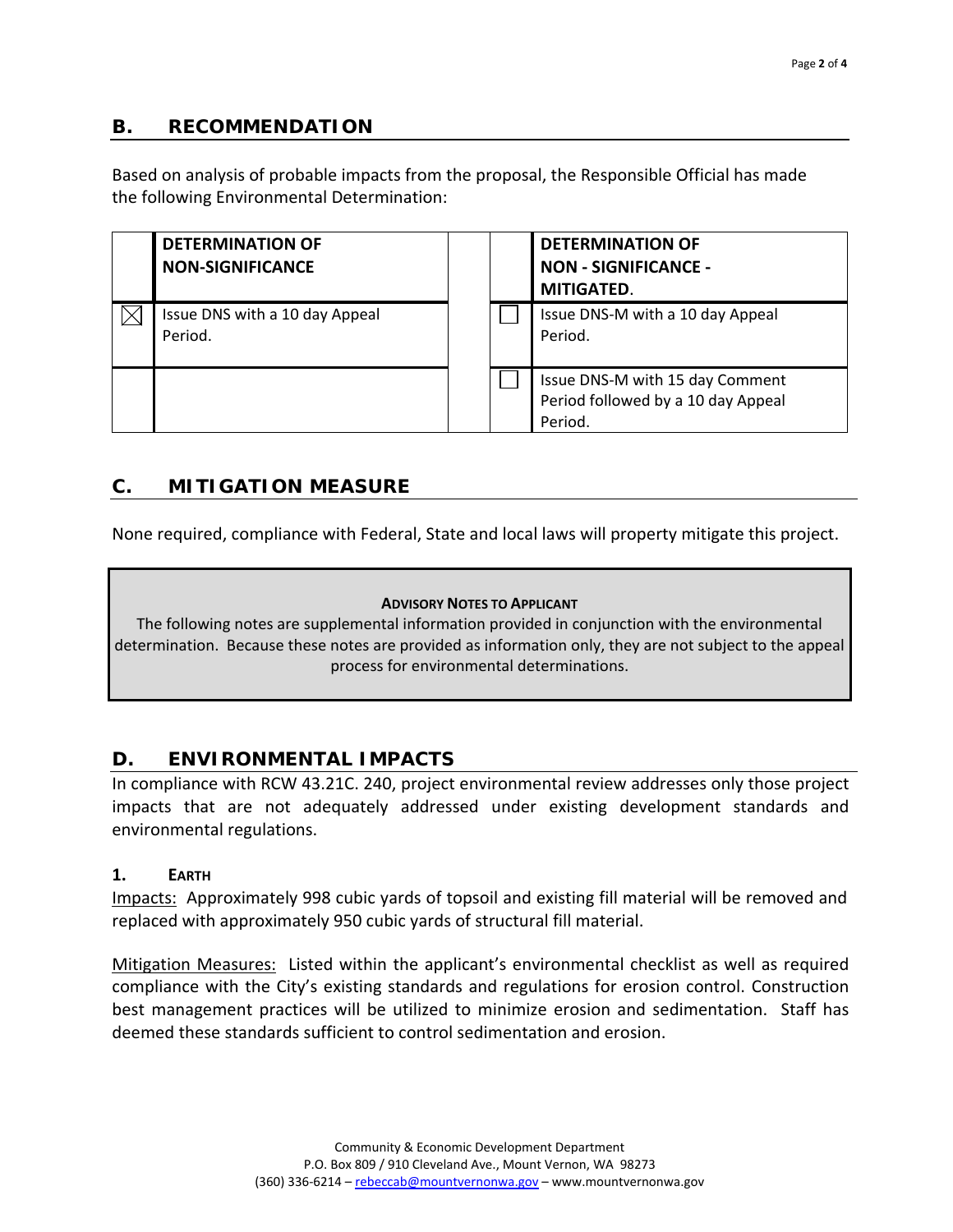The contractor will be required to employ Best Management Practices as prescribed in the Department of Ecology's *Storm Water Management Manual for Western Washington.* These standards will be in place prior to construction activity and maintained throughout the project.

Nexus: MVMC Titles 12, 13 and 15; and in addition, the DOE *Storm Water Management Manual for Western Washington*

#### **2. WATER**

Impacts: Approximately 12,000 s.f. of impervious areas will be added to the project site. The storm water runoff will be conveyed to a new rain garden and will eventually discharge into the existing stormwater system.

There is an existing category IV wetland located on the east side of the project site. The project will disturb a portion of the wetland buffer to install required utilities. However, the buffer impacts will be mitigated by restoring the impacted area and improving additional buffers outside of the utility line installation.

Mitigation Measures: Listed within the applicant's environmental checklist and shown on their construction plans, as well as compliance with City, State and Federal regulations. Runoff during construction will be handled in conformance with the City's regulations and standards. A NPDES permit from the State of Washington Department of Ecology for construction activities will likely be required as part of this project.

Nexus: MVMC Titles 12, 13 and 15; DOE *Storm Water Management Manual for Western Washington.*

## **3. TRAFFIC**

Impacts: The ITE, Trip Generation Manual,  $9<sup>th</sup>$  Edition, lists 12.46 PM peak hour trips being generated per each 1,000 s.f. of daycare center area. Using this factor 54.8 PM peak hour trips would be generated from the 4,400 s.f. daycare center. However, due to the location and intended clientele for this daycare center there will undoubtedly be a reduction from this estimated number of trips to account for passby trips.

There will also be construction related traffic that will occur as this site is developed.

Mitigation Measures: Compliance with the City's regulations and fees and compliance with State and Federal regulations.

Nexus: MVMC Titles 12, 13 and 15; and MVMC Chapter 14.10 *Concurrency Management*, Chapter 3.40 *Impact Fees.*